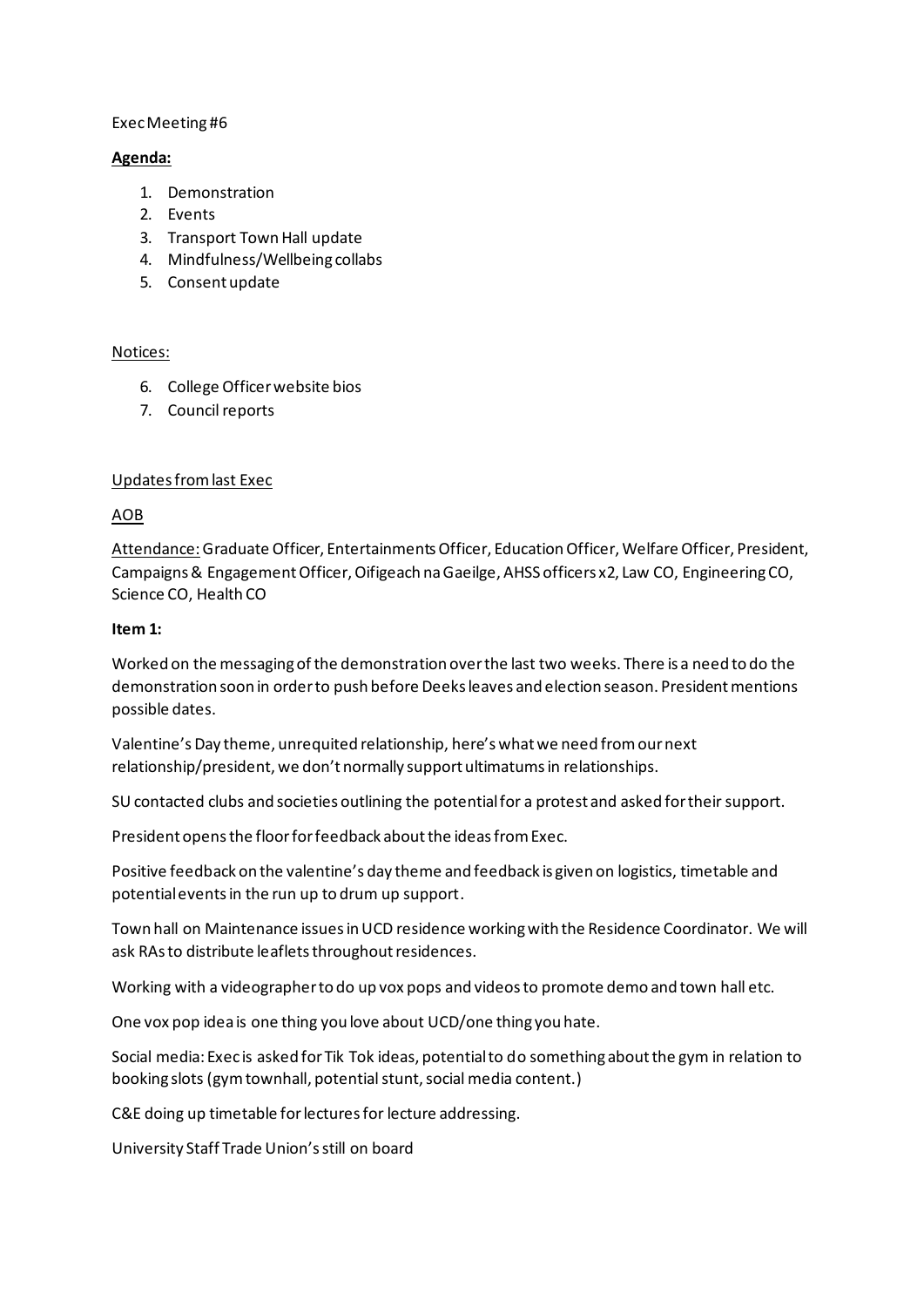Exec considers ways to get people who can't be on campus engaged with protest trough use of a specific color, hashtags etc.

# Potential hashtag ideas: **#ItsnotmeitsUCD**#ImjustnotthatintoUCD

President to work with Oifigeach na Gaeilge to look into potentially doing a Vox Pop as Gaeilge.

Sticker campaign ideas where stickers could be done up saying "There is Nothing Sexy about Commercialization" with a QR code that links to a webpage which has examples of UCD not putting staff and students first e.g. counselling waiting lists.

### **Item 2:**

Ents runs through events for the trimester.

DJ gig in Soundhouse with DJ collective, Rainbow Week, Saturday the 19<sup>th</sup> Drag Brunch fundraiser for Empower the Family asks for volunteers, Culture Week which is on during International Solidarity Week so emphasis on Palestine events alongside broader intercultural based social events, county colors event and working with OnaG to potentially have some events in Culture Week as Gaeilge, Seachtain na Gaeilge and menstruation week (ents, graduate and OnaG meeting).

Big event planned for the end of March as a collaboration with a society, more information to follow.

Mind Body Soul different events over three days.

Plans for a gig later in the semester.

Issues with Ball or festival type event on campus, UCD will not allow this due to issues of insurance and crowd management. In the past when UCD ball was held it got out of control and students were injured and some died and so UCD will not allow a big festival type event. Want to consult students about this, we can go out to students and explain what the constraints we are running under and then asking students based on this what they'd like to see.

### **Item 3:**

Transport Town hall went well, roughly 50 people present. Biggest mention 175, 17, 77x express bus mentioned as a possible style to emulate.

175 cancelling in Dundrum causing students to take two buses, not turning up, starting at wrong stops, missing stops. Consideration given to having a Demo at Go Ahead Ireland, but depo is far away from campus but there appeared to be an appetite for students to do this if a bus was provided by the SU to bring them there, social media campaign where we get students to spam their social media accounts, idea of setting up a go ahead email for the SU to take complaints to use the info, students appreciative of the space to rant and express their annoyance. Good mix of new faces. Option of protesting Transport Office and write a letter to NTA and Ryan about the issue to keep engagement on these issues.

# **Item 4:**

Welfare had a meeting with the new Arts & Humanities Student Adviser. Put forward the idea of having specific mindfulness events with Dave Delaney in UCDSU in each college. Would need buy in from College Officers and Class Reps along with Student Adviser. In the lead up to exams. President suggests we do a trial run in one college where we put lots of effort into one to see how it goes.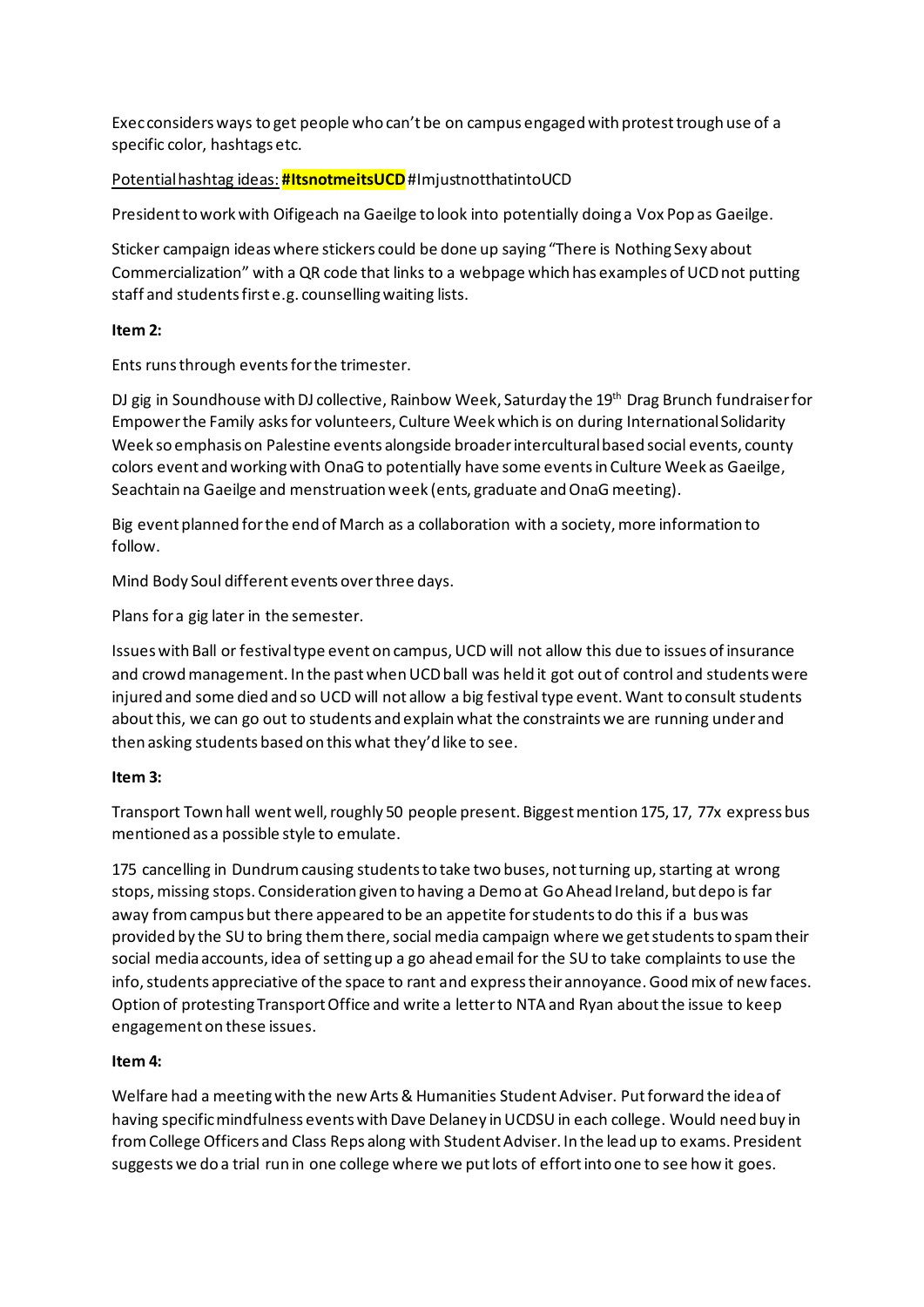Welfare officer asks if any CO wants to volunteer their college for the trail run before the midterm. Law CO says that he'll do it.

### **Item 5:**

Welfare Officer has an update around Consent. Harris said he wanted mandatory consent training in third level and following emails from Welfare a subgroup off ESHTE about consent and mandatory consent classes has been formed.

Welfare Officer is trained to facilitate Active Consent Training and wants feedback on a plan to host consent training on campus, with Pizza etc. Asking for help and feedback and attendance from Exec. Plans to raise it as an item at council hopefully with the dates. Do exec think they should do one session pre midterm and if it goes well then book one in for after midterms or two in the one week. Needs to work with Ents as plan to hold it during culture week. President congratulates Welfare officer on her work with this and for continuing to push it. Exec suggests one week and then another after midterm.

#### **Reminders:**

College Officer need to send their bios to the SU Social Media Manager.

Reminder for updated Reports for next Council to be sent to the Council Chair at the end of the weel.

#### **Updates from last Exec:**

President met with team involved in the project team for the Collab between UCD AFC, UCDSU and our chosen charity.

UCDSU logo will be on the AFC jerseys alongside the logo of our chosen charity.

They want a charity that benefits students currently and big push for mental health.

Jigsaw is proposed as a potential charity as they work on mental health with a focus on young people and we have worked with them before.

Different than outline from previous meetings and President asks for input from Exec and whether they have any other charity suggestions or inputs.

### **AOB:**

AHSS Ball is back in the running, Arts Soc is due to announce details of the reorganised ball soon. With restrictions easing the hotel reached back out saying they would still like to run the event. AHSS Officers will continue to help Arts Soc run the event.

Exec elections: Reminding exec to keep an eye out for class reps, students who might like to run for CO and OnaG or Sabbatical position. Also, if any COs/OnaG are considering running for Sabbatical positions they are encouraged to talk to the relevant sabbatical officer.

Science day: This is an annual day where Science students are given the day off and partake in different events to raise money for Crumlin. Ask Science CO to follow up with Sabbatical team as being told can't book rooms by estates.

Feminist society: AHSS officer asking about if there can be something done to have a feminist society set up. There was a Feminist Society in the past, but this was disbanded and was subject to some